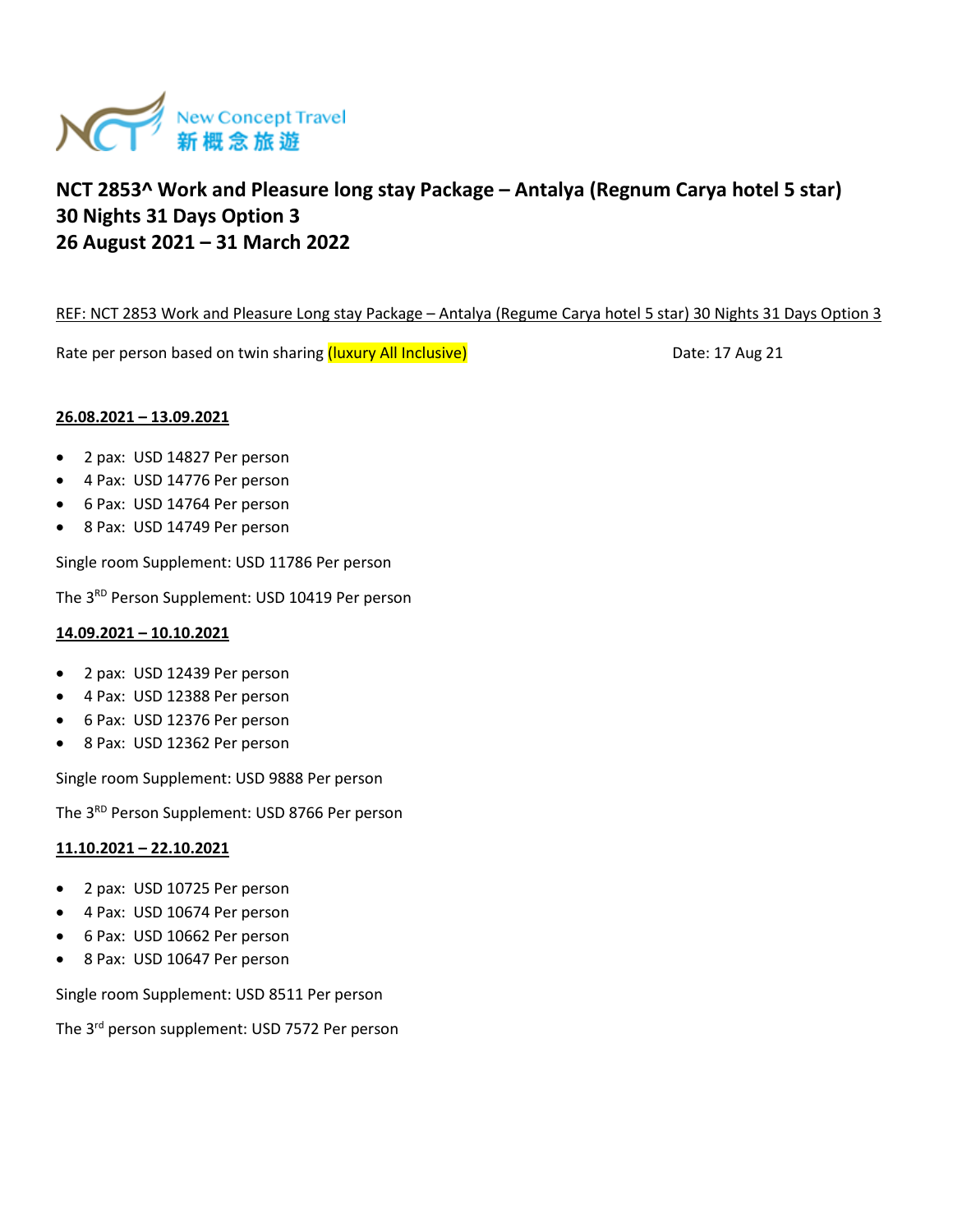

# **23.10.2021 – 31.10.2021**

- 2 pax: USD 8123 Per person
- 4 Pax: USD 8072 Per person
- 6 Pax: USD 8060 Per person
- 8 Pax: USD 8045 Per person

Single room Supplement: USD 4684 Per person

The 3<sup>RD</sup> per person Supplement: USD 6041 per person

# **01.11.2021 – 07.11.2021**

- 2 pax: USD 8337 Per person
- 4 Pax: USD 8286 Per person
- 6 Pax: USD 8274 Per person
- 8 Pax: USD 8260 Per person

Single room Supplement: USD 4470 Per person

The 3<sup>RD</sup> per person Supplement: USD 6041 per person

# **08.11.2021 – 21.11.2021**

- 2 pax: USD 7694 Per person
- 4 Pax: USD 7643 Per person
- 6 Pax: USD 7631 Per person
- 8 Pax: USD 7617 Per person

Single room Supplement: USD 3827 Per person

The 3<sup>RD</sup> per person Supplement: USD 5429 per person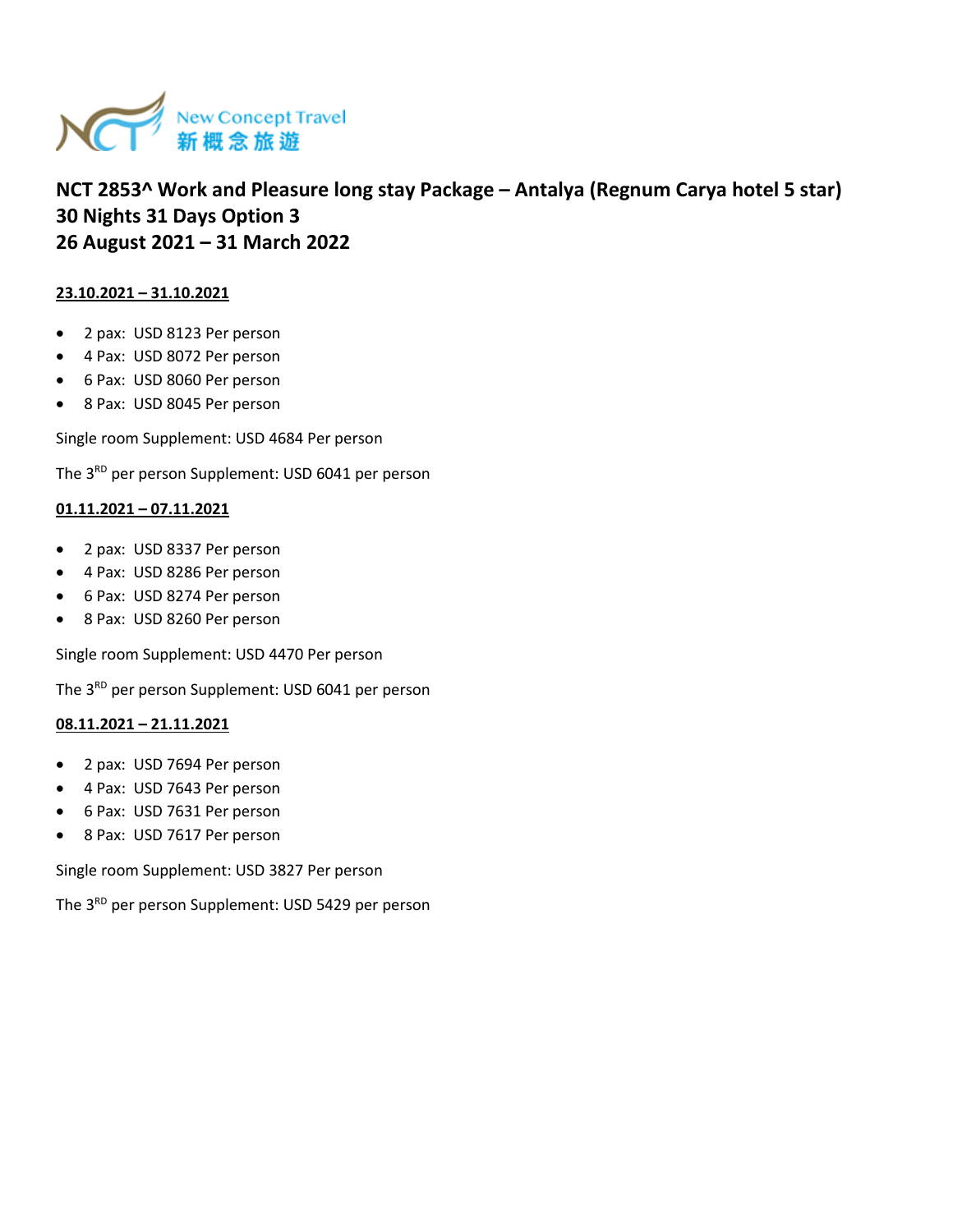

# **22.11.2021-12.12.2021**

- 2 pax: USD 7052 Per person
- 4 Pax: USD 7000 Per person
- 6 Pax: USD 6988 Per person
- 8 Pax: USD 6974 Per person

Single room Supplement: USD 3490 Per person

The 3<sup>RD</sup> per person Supplement: USD 4970 Per person

### **13.12.2021-23.12.2021**

- 2 pax: USD 6040 Per person
- 4 Pax: USD 6113 Per person
- 6 Pax: USD 6100 Per person
- 8 Pax: USD 6086 Per person

Single room Supplement: USD 1837 Per person

The 3<sup>RD</sup> per person Supplement: USD 4358 Per person

#### **24.12.2021 – 02.01.2022**

- 2 pax: USD 8766 Per person
- 4 Pax: USD 8715 Per person
- 6 Pax: USD 8703 Per person
- 8 Pax: USD 8688 Per person

Single room Supplement: USD 4347 Per person

The 3<sup>RD</sup> per person Supplement: USD 6164 Per Person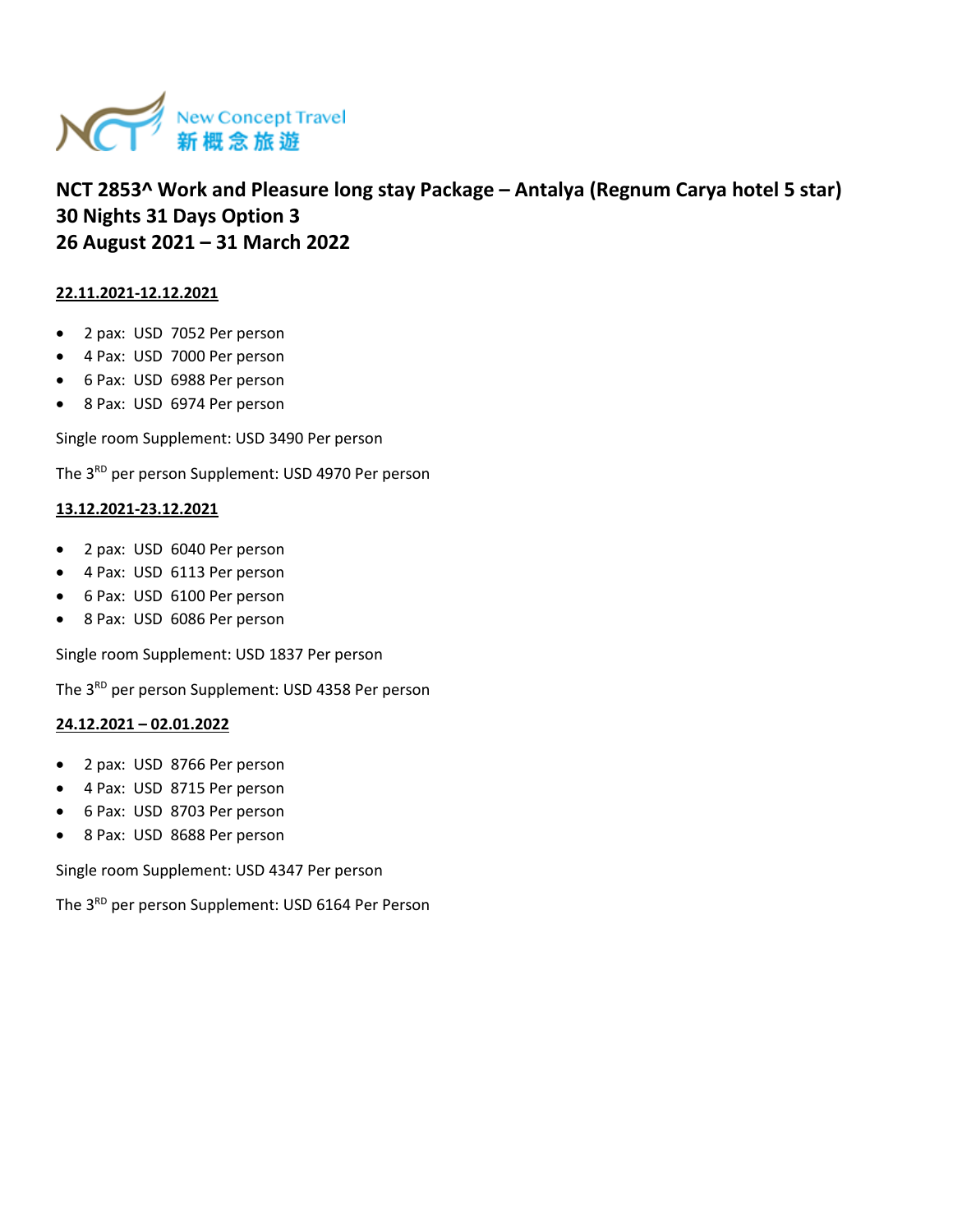

# **03.01.2022 – 28.02.2022**

- 2 pax: USD 6592 Per person
- 4 Pax: USD 6541 Per person
- 6 Pax: USD 6529 Per person
- 8 Pax: USD 6515 Per person

Single room Supplement: USD 1960 Per person

The 3<sup>RD</sup> per person Supplement: USD 4664 Per person

#### **01.03.2022 – 13.03.2022**

- 2 pax: USD 7266 Per person
- 4 Pax: USD 7215 Per person
- 6 Pax: USD 7203 Per person
- 8 Pax: USD 7188 Per person

Single room Supplement: USD 3613 Per person

The 3<sup>RD</sup> per person Supplement: USD 5123 Per person

#### **14.03.2022 – 31.03.2022**

- 2 pax: USD 8123 Per person
- 4 Pax: USD 8072 Per person
- 6 Pax: USD 8060 Per person
- 8 Pax: USD 8045 Per person

Single room Supplement: USD 4041 Per person

The 3<sup>RD</sup> per person Supplement: USD 5735 Per person

#### **Included**

- 30 Nights' Accommodation Regnum Carya Hotel Jade Room Land view (5 star) with All inclusive
- Day 01: Car transfer from airport hotel
- Day 31: Car transfer from hotel airport

# **Excluded**

All Tips, porterage, flight tickets and Optional tour